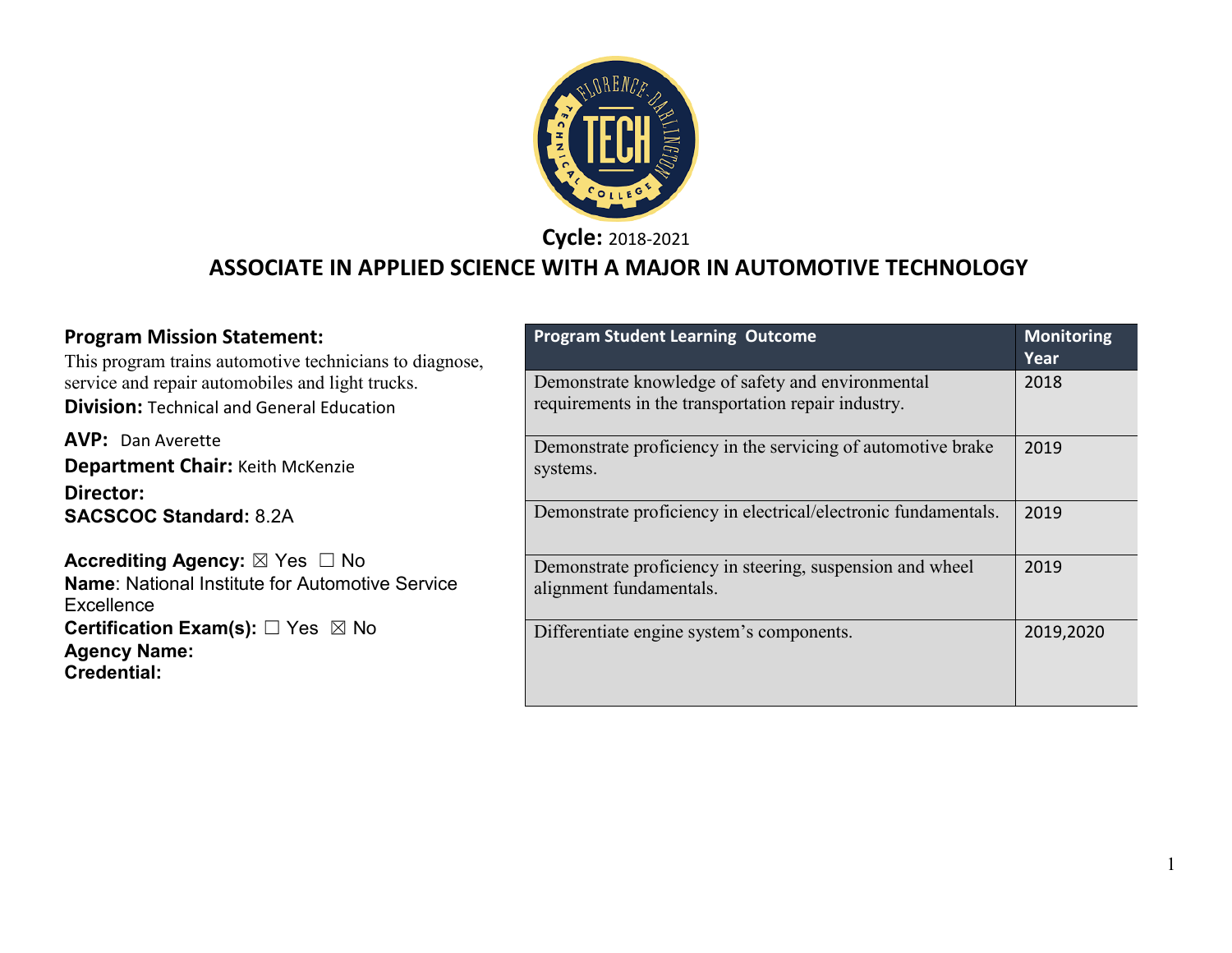|                         |                     | эторын рымшто     |                          | <b>OUTCOMEDI OR ALBERT</b>      | $2010$ - $2017$      |                                   |
|-------------------------|---------------------|-------------------|--------------------------|---------------------------------|----------------------|-----------------------------------|
| A. Program              | <b>B.</b> What      | C. Methods for    | <b>D. Expected Level</b> | E. Data Collection   F. Results |                      | <b>G. Plan For Improvement</b>    |
| <b>Student Learning</b> | courses             | <b>Outcomes</b>   | of Program               |                                 |                      |                                   |
| <b>Outcomes</b>         | are<br><b>PSLOs</b> | <b>Assessment</b> | <b>Performance</b>       |                                 |                      |                                   |
|                         | <b>Assessed</b>     |                   |                          |                                 |                      |                                   |
| What should the         | Where do            | How does your     | What is the expected     | When will you collect           | What are the         | How will you use this information |
| graduates of your       | you see             | program evaluate  | level of student         | the data needed to              | results of the       | to improve the program?           |
| program be able to      | evidence            | student/graduate  | performance for the      | evaluate the                    | evaluation?          |                                   |
| do?                     | that the            | skills/abilities? | program?                 | performance of the              | <b>NOTE: include</b> |                                   |
|                         | student             |                   |                          | program?                        | student ratio with   |                                   |
|                         | can do              |                   |                          |                                 | all results.         |                                   |
|                         | these               |                   |                          |                                 |                      |                                   |
|                         | things?             |                   |                          |                                 |                      |                                   |
| Demonstrate             | <b>AUT 112</b>      | Safety Assessment | 100% of students will    | <b>Fall 2018</b>                | 22 out of 22         | The expected learning level was   |
| knowledge of safety     |                     |                   | complete a safety        |                                 | (100%) of students   | met. Safety and Environmental     |
| and environmental       |                     |                   | assessment with a        |                                 | earned 80% or        | Requirements will continue to be  |
| requirements in the     |                     |                   | passing score of 80%     |                                 | better on the        | taught in the fall with an        |
| transportation repair   |                     |                   |                          |                                 | safety assessment.   | assessment to identify and locate |
| industry.               |                     |                   |                          |                                 | The class average    | selected safety equipment         |
|                         |                     |                   |                          |                                 | was 93%.             | associated with the laboratories. |
|                         |                     |                   |                          |                                 |                      |                                   |
|                         |                     |                   |                          |                                 |                      |                                   |
|                         |                     |                   |                          |                                 |                      |                                   |
|                         |                     |                   |                          |                                 |                      |                                   |
|                         |                     |                   |                          |                                 |                      |                                   |
|                         |                     |                   |                          |                                 |                      |                                   |
|                         |                     |                   |                          |                                 |                      |                                   |
|                         |                     |                   |                          |                                 |                      |                                   |
|                         |                     |                   |                          |                                 |                      |                                   |
|                         |                     |                   |                          |                                 |                      |                                   |

### **STUDENT LEARNING OUTCOMES FOR AAS.AUT – 2018-2019**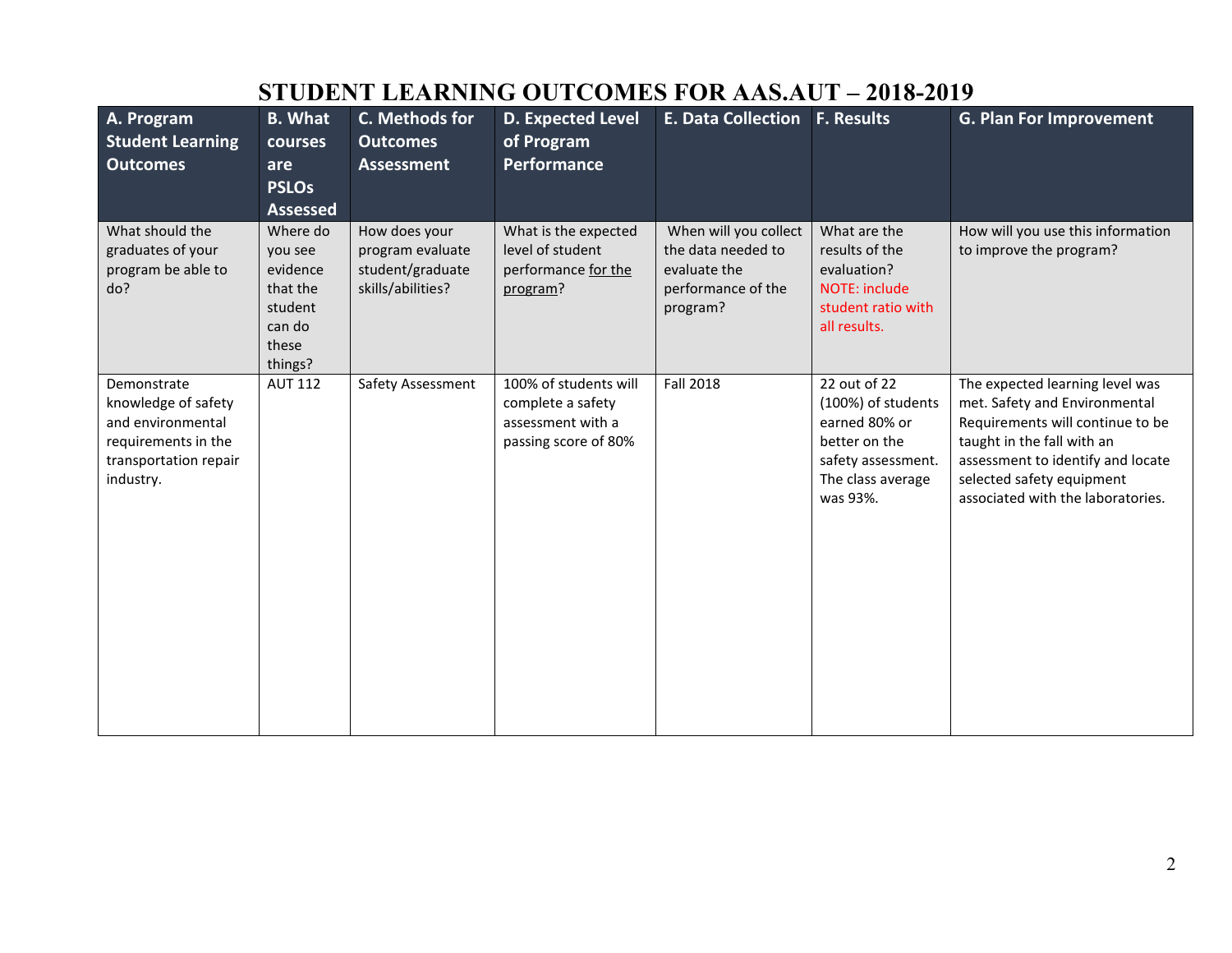### **STUDENT LEARNING OUTCOMES FOR AAS.AUT – 2019-2020**

| A. Program<br><b>Student Learning</b><br><b>Outcomes</b>                          | <b>B.</b> What<br>courses<br>are<br><b>PSLOs</b><br><b>Assessed</b>                  | C. Methods for<br><b>Outcomes</b><br><b>Assessment</b>                     | <b>D. Expected Level</b><br>of Program<br><b>Performance</b>                              | E. Data<br><b>Collection</b>                                                                  | <b>F. Results</b>                                                                                                                                                  | G. Plan For<br>Improvement                                                                                                                                                                                                       |
|-----------------------------------------------------------------------------------|--------------------------------------------------------------------------------------|----------------------------------------------------------------------------|-------------------------------------------------------------------------------------------|-----------------------------------------------------------------------------------------------|--------------------------------------------------------------------------------------------------------------------------------------------------------------------|----------------------------------------------------------------------------------------------------------------------------------------------------------------------------------------------------------------------------------|
| What should the<br>graduates of your<br>program be able to<br>do?                 | Where do<br>you see<br>evidence<br>that the<br>student<br>can do<br>these<br>things? | How does your<br>program evaluate<br>student/graduate<br>skills/abilities? | What is the expected<br>level of student<br>performance for the<br>program?               | When will you<br>collect the data<br>needed to evaluate<br>the performance of<br>the program? | What are the results<br>of the evaluation?<br><b>NOTE: include</b><br>student ratio with all<br>results.                                                           | How will you use this information<br>to improve the program?                                                                                                                                                                     |
| Demonstrate<br>proficiency in the<br>servicing of<br>automotive brake<br>systems. | <b>AUT 112</b>                                                                       | Final Exam                                                                 | 70% of students given<br>the final exam will<br>score 70% or better<br>on the assessment. | Fall 2019                                                                                     | In AUT 112, 16 out of<br>19 (84%) of students<br>scored a 70% or<br>better on the written<br>and hands-on<br>combined final<br>exam. The class<br>average was 80%. | The expected learning level was<br>met. Students will be given<br>additional instructions and labs in<br>AUT 112 to continue ensuring<br>their success in demonstrating<br>proficiency in the servicing of<br>automotive brakes. |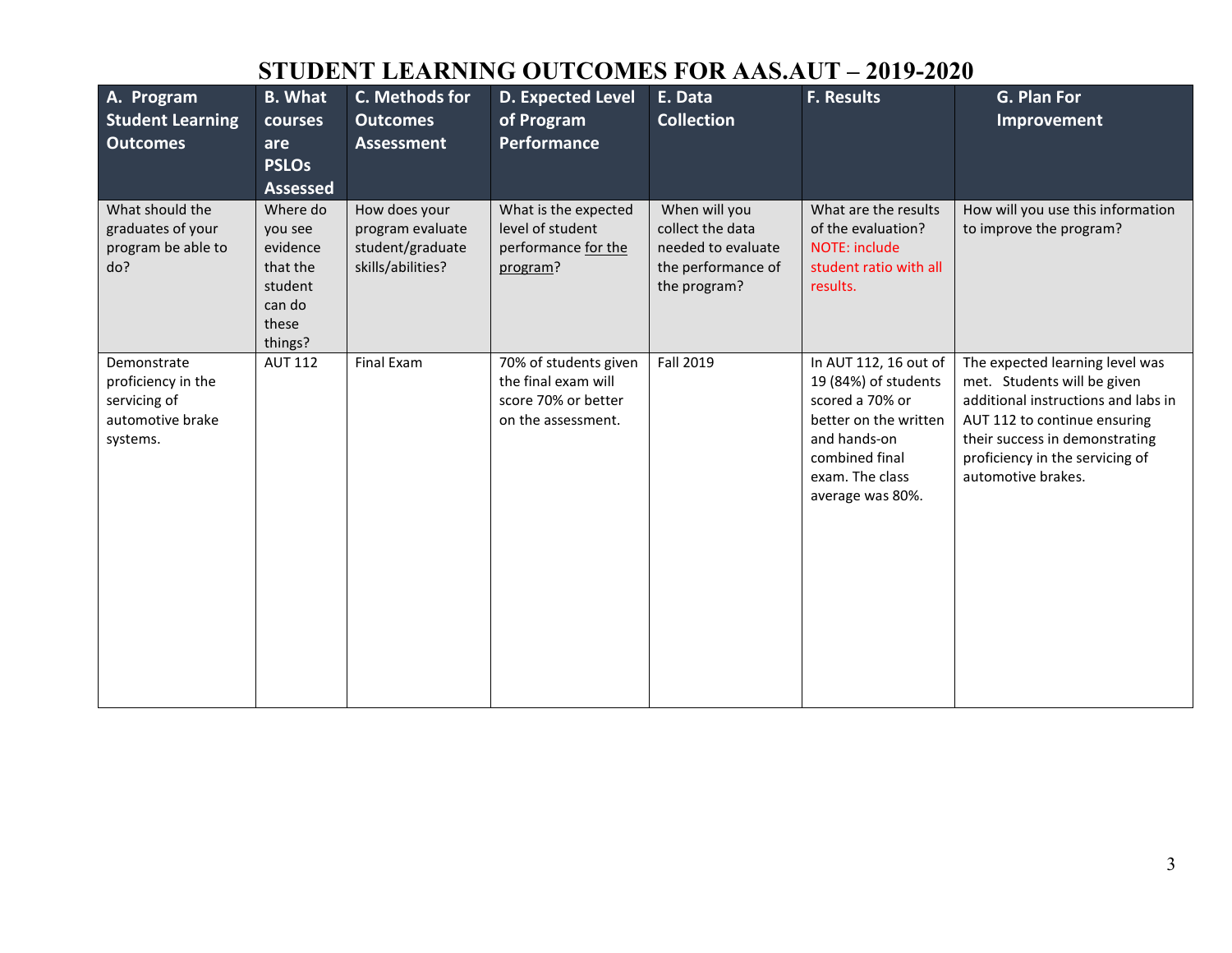#### **STUDENT LEARNING OUTCOMES FOR AAS.AUT – 2019-2020**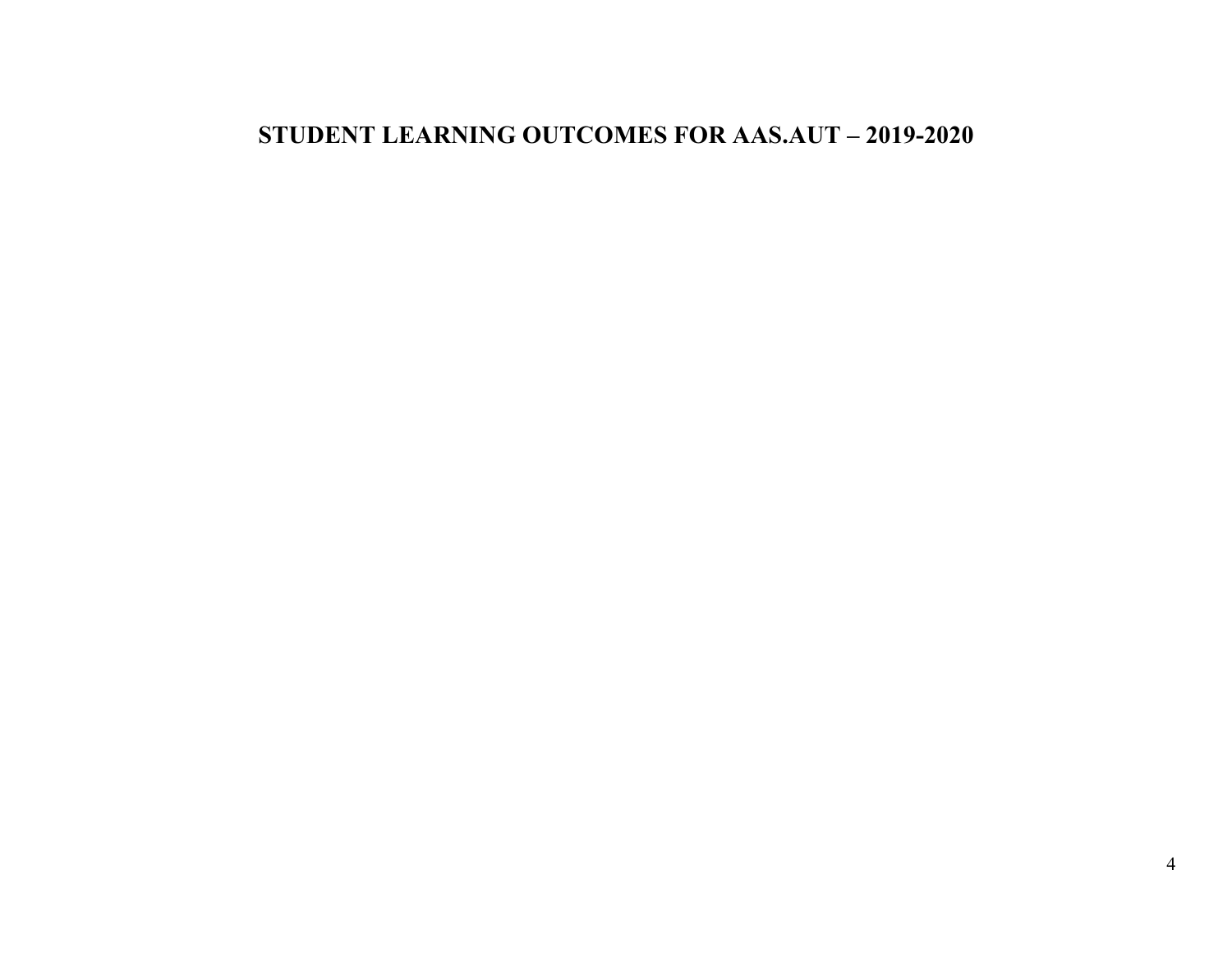| A. Program<br><b>Student Learning</b><br><b>Outcomes</b>                | <b>B.</b> What<br>courses<br>are<br><b>PSLOs</b><br><b>Assessed</b>                  | C. Methods for<br><b>Outcomes</b><br><b>Assessment</b>                     | <b>D. Expected Level</b><br>of Program<br>Performance                       | E. Data Collection F. Results                                                                 |                                                                                                             | <b>G. Plan For Improvement</b>                                                                                                                                                                                                                                                                          |
|-------------------------------------------------------------------------|--------------------------------------------------------------------------------------|----------------------------------------------------------------------------|-----------------------------------------------------------------------------|-----------------------------------------------------------------------------------------------|-------------------------------------------------------------------------------------------------------------|---------------------------------------------------------------------------------------------------------------------------------------------------------------------------------------------------------------------------------------------------------------------------------------------------------|
| What should the<br>graduates of your<br>program be able to<br>do?       | Where do<br>you see<br>evidence<br>that the<br>student<br>can do<br>these<br>things? | How does your<br>program evaluate<br>student/graduate<br>skills/abilities? | What is the expected<br>level of student<br>performance for the<br>program? | When will you collect<br>the data needed to<br>evaluate the<br>performance of the<br>program? | What are the<br>results of the<br>evaluation?<br><b>NOTE: include</b><br>student ratio with<br>all results. | How will you use this information<br>to improve the program?                                                                                                                                                                                                                                            |
| Demonstrate<br>proficiency in<br>electrical/electronic<br>fundamentals. | <b>AUT 131</b>                                                                       | <b>Final Exam</b>                                                          | 70% of students will<br>score 70% or better<br>on the exam.                 | Fall 2019                                                                                     | 18 out of 19 (95%)<br>of students scored<br>70% or better. The<br>class average was<br>86%.                 | The expected learning level was<br>met. Electrical fundamentals will<br>continue to be taught and<br>assessed. Students will be allowed<br>to create their own faults for the<br>trainers. In addition, student will<br>explain the faults to the class and<br>how to troubleshoot the given<br>faults. |
|                                                                         | <b>AUT 231</b>                                                                       | Final Exam                                                                 | 80% of students will<br>score 70% or better<br>on the exam.                 | Summer 2020                                                                                   | 10 out of 12 (83%)<br>of students scored<br>70% or better. The<br>class average was<br>83%.                 | The expected learning level was<br>met. Electrical fundamentals will<br>continue to be taught and<br>assessed.                                                                                                                                                                                          |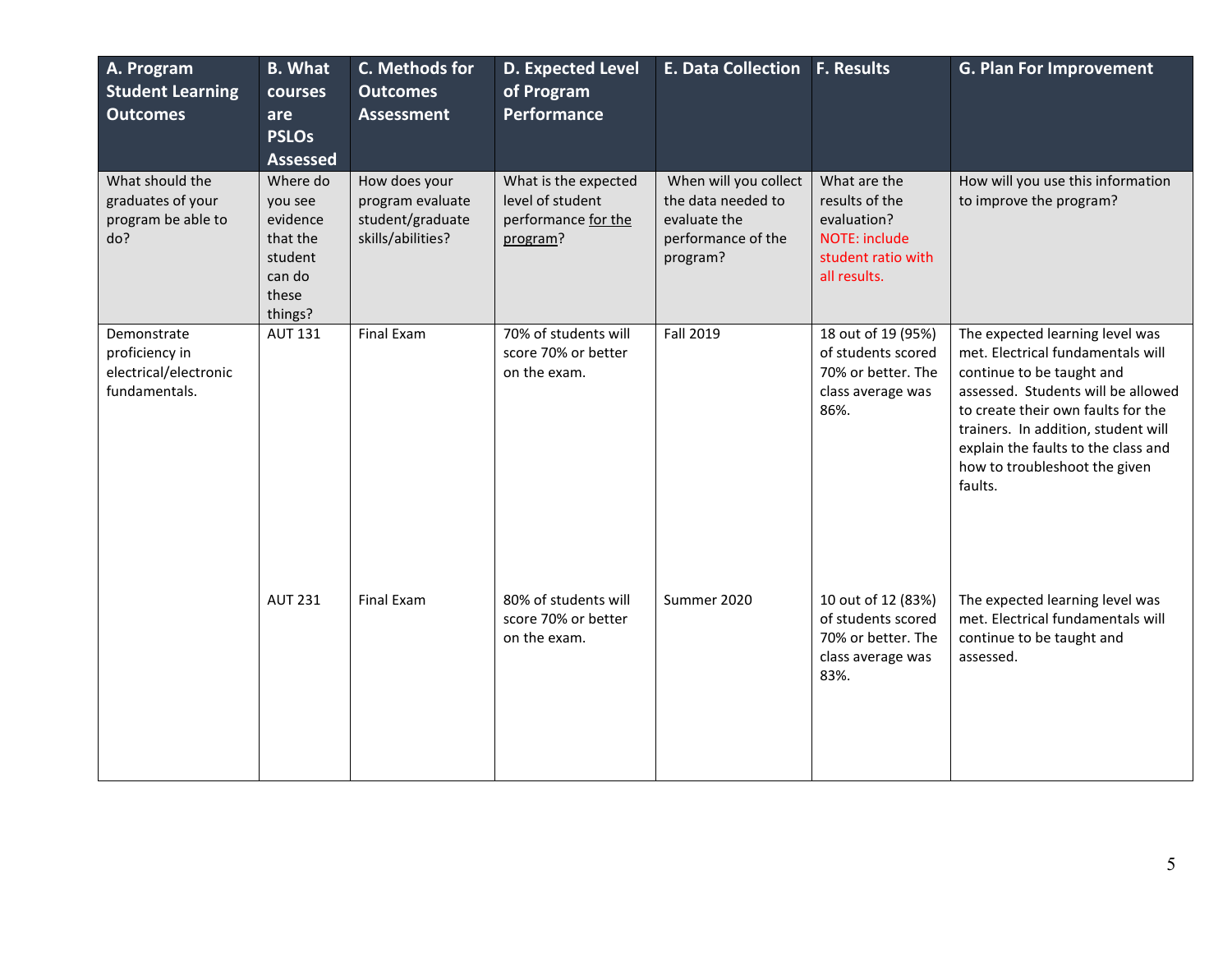### **STUDENT LEARNING OUTCOMES FOR AAS.AUT – 2019-2020**

| A. Program<br><b>Student Learning</b><br><b>Outcomes</b>                                         | <b>B.</b> What<br><b>courses</b><br>are<br><b>PSLOs</b><br><b>Assessed</b>           | C. Methods for<br><b>Outcomes</b><br><b>Assessment</b>                     | D. Expected Level<br>of Program<br><b>Performance</b>                       | <b>E. Data Collection</b>                                                                     | <b>F. Results</b>                                                                                           | <b>G. Plan For Improvement</b>                                                                                                                                                                                                                                       |
|--------------------------------------------------------------------------------------------------|--------------------------------------------------------------------------------------|----------------------------------------------------------------------------|-----------------------------------------------------------------------------|-----------------------------------------------------------------------------------------------|-------------------------------------------------------------------------------------------------------------|----------------------------------------------------------------------------------------------------------------------------------------------------------------------------------------------------------------------------------------------------------------------|
| What should the<br>graduates of your<br>program be able to<br>do?                                | Where do<br>you see<br>evidence<br>that the<br>student<br>can do<br>these<br>things? | How does your<br>program evaluate<br>student/graduate<br>skills/abilities? | What is the expected<br>level of student<br>performance for the<br>program? | When will you collect<br>the data needed to<br>evaluate the<br>performance of the<br>program? | What are the<br>results of the<br>evaluation?<br><b>NOTE: include</b><br>student ratio with<br>all results. | How will you use this information<br>to improve the program?                                                                                                                                                                                                         |
| Demonstrate<br>proficiency in<br>steering, suspension<br>and wheel<br>alignment<br>fundamentals. | <b>AUT 122</b>                                                                       | <b>Final Exam</b>                                                          | 80% of students will<br>score 70% or better<br>on the exam.                 | <b>Fall 2019</b>                                                                              | 14 out of 15<br>(93%) students<br>scored 70% or<br>better on the<br>exam. The class<br>average was 84%      | The expected learning level was<br>met. Faculty will explore raising<br>the<br>benchmark to 85% of students<br>will score 70% or better on the<br>exam. Students will continue to<br>be given instruction on steering,<br>suspension, and alignment<br>fundamentals. |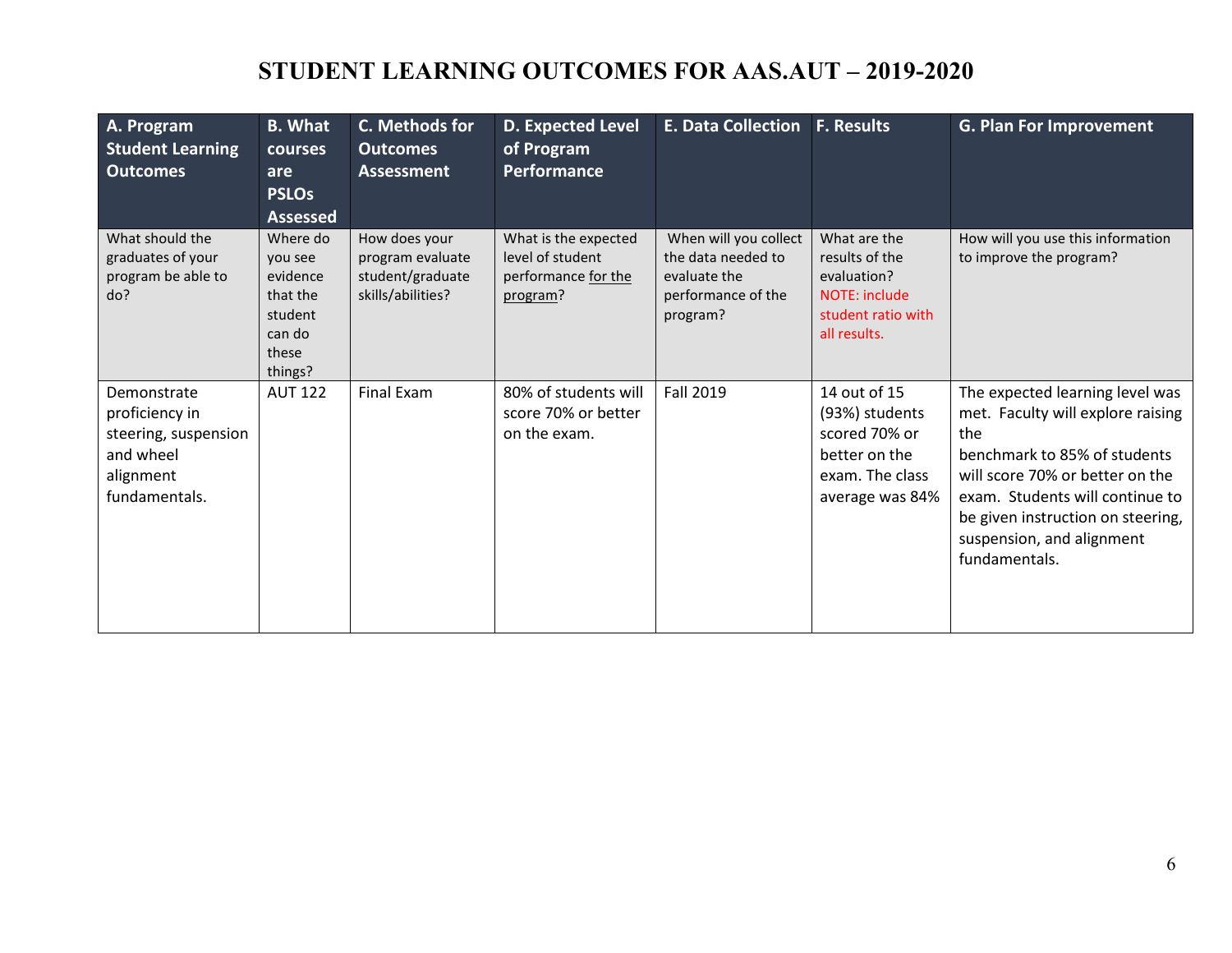# **STUDENT LEARNING OUTCOMES FOR AAS.AUT – 2020-2021**

| A. Program<br><b>Student Learning</b><br><b>Outcomes</b>          | <b>B.</b> What<br><b>courses</b><br>are<br><b>PSLOs</b><br><b>Assessed</b>           | C. Methods for<br><b>Outcomes</b><br><b>Assessment</b>                     | <b>D. Expected Level</b><br>of Program<br>Performance                                   | <b>E. Data Collection</b>                                                                     | <b>F. Results</b>                                                                                                                 | <b>G. Plan For Improvement</b>                                                                                                                                                                                                                                                                                                              |
|-------------------------------------------------------------------|--------------------------------------------------------------------------------------|----------------------------------------------------------------------------|-----------------------------------------------------------------------------------------|-----------------------------------------------------------------------------------------------|-----------------------------------------------------------------------------------------------------------------------------------|---------------------------------------------------------------------------------------------------------------------------------------------------------------------------------------------------------------------------------------------------------------------------------------------------------------------------------------------|
| What should the<br>graduates of your<br>program be able to<br>do? | Where do<br>you see<br>evidence<br>that the<br>student<br>can do<br>these<br>things? | How does your<br>program evaluate<br>student/graduate<br>skills/abilities? | What is the expected<br>level of student<br>performance for the<br>program?             | When will you collect<br>the data needed to<br>evaluate the<br>performance of the<br>program? | What are the<br>results of the<br>evaluation?<br><b>NOTE: include</b><br>student ratio with<br>all results.                       | How will you use this information<br>to improve the program?                                                                                                                                                                                                                                                                                |
| Differentiate engine<br>system's components.                      | <b>AUT 103</b>                                                                       | AUT 103-Final Exam                                                         | AUT 103-85% of<br>students are expected<br>to score 70% or better<br>on the Final Exam. | Spring 2020                                                                                   | In AUT 103, 18 out<br>of 20 (90%) of<br>students scored a<br>70% or better on<br>the final exam. The<br>class average was<br>87%. | The expected learning level was<br>met. In AUT 103, 90% of students<br>scored 70% or better on the final<br>exam.                                                                                                                                                                                                                           |
|                                                                   | <b>AUT 102</b>                                                                       | AUT 102-Final Exam                                                         | 70% of students will<br>score a 70% or better<br>on the exam.                           | Spring 2020                                                                                   | In AUT 102, 11 out<br>of 16 (68.75%) of<br>students scored a<br>70% or better. The<br>class average was<br>78%.                   | The expected learning level was not<br>met. Therefore, during the next<br>course offering of AUT 102, the<br>faculty will explore simulation or<br>additional labs to help students<br>practice in the mastery of engine<br>system components. This will give<br>an additional evaluation and<br>remediation time before the final<br>exam. |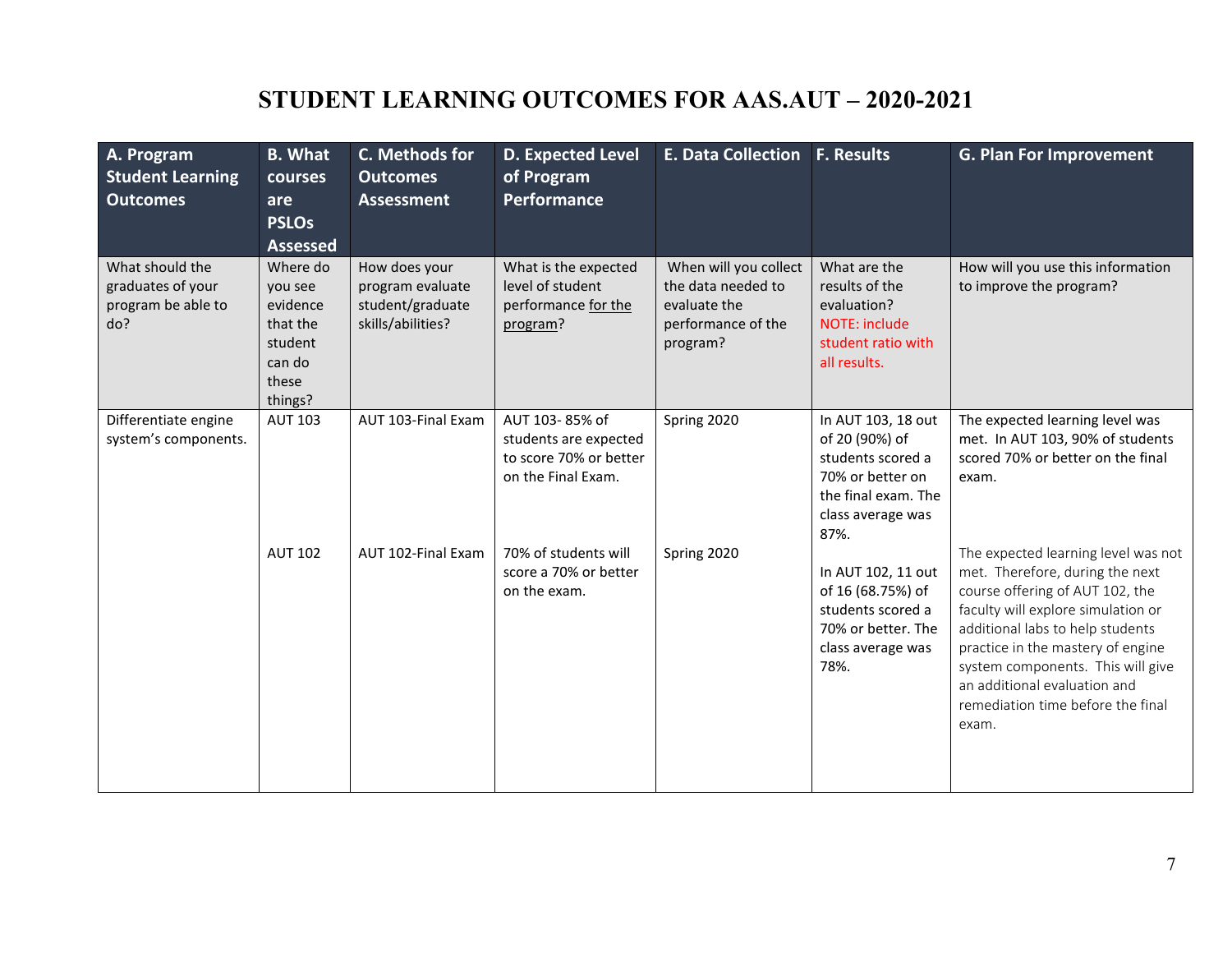## **STUDENT LEARNING OUTCOMES FOR AAS.AUT – 2020-2021**

| A. Program<br><b>Student Learning</b><br><b>Outcomes</b>          | <b>B.</b> What<br>courses are<br><b>PSLOs</b><br><b>Assessed</b>               | C. Methods for<br><b>Outcomes</b><br><b>Assessment</b>                     | <b>D. Expected Level</b><br>of Program<br><b>Performance</b>                | E. Data<br><b>Collection</b>                                                                  | <b>F. Results</b>                                                                                           | <b>G. Plan For Improvement</b>                                                                                                                                                                                                                                                                                                                                                                                     |
|-------------------------------------------------------------------|--------------------------------------------------------------------------------|----------------------------------------------------------------------------|-----------------------------------------------------------------------------|-----------------------------------------------------------------------------------------------|-------------------------------------------------------------------------------------------------------------|--------------------------------------------------------------------------------------------------------------------------------------------------------------------------------------------------------------------------------------------------------------------------------------------------------------------------------------------------------------------------------------------------------------------|
| What should the<br>graduates of your<br>program be able to<br>do? | Where do you<br>see evidence<br>that the<br>student can<br>do these<br>things? | How does your<br>program evaluate<br>student/graduate<br>skills/abilities? | What is the expected<br>level of student<br>performance for the<br>program? | When will you collect<br>the data needed to<br>evaluate the<br>performance of the<br>program? | What are the<br>results of the<br>evaluation?<br><b>NOTE: include</b><br>student ratio with<br>all results. | How will you use this information<br>to improve the program                                                                                                                                                                                                                                                                                                                                                        |
| Differentiate engine<br>system's components.                      | 102                                                                            | Final Exam                                                                 | 70% of students will<br>score a 70% or higher<br>on the exam.               | Spring 2021                                                                                   | 13 out of 16 (81%)<br>students scored a<br>70% or better on<br>the exam. The<br>class average was<br>79%.   | The expected learning outcome<br>was met. The introduction of the<br>added time to this class showed a<br>12% increase in the number of<br>students meeting this objective.<br>Even with this improvement, the<br>class average only advanced 1%.<br>Faculty will explore possible<br>simulations and labs which will<br>give students additional time to<br>practice differentiating engine<br>system components. |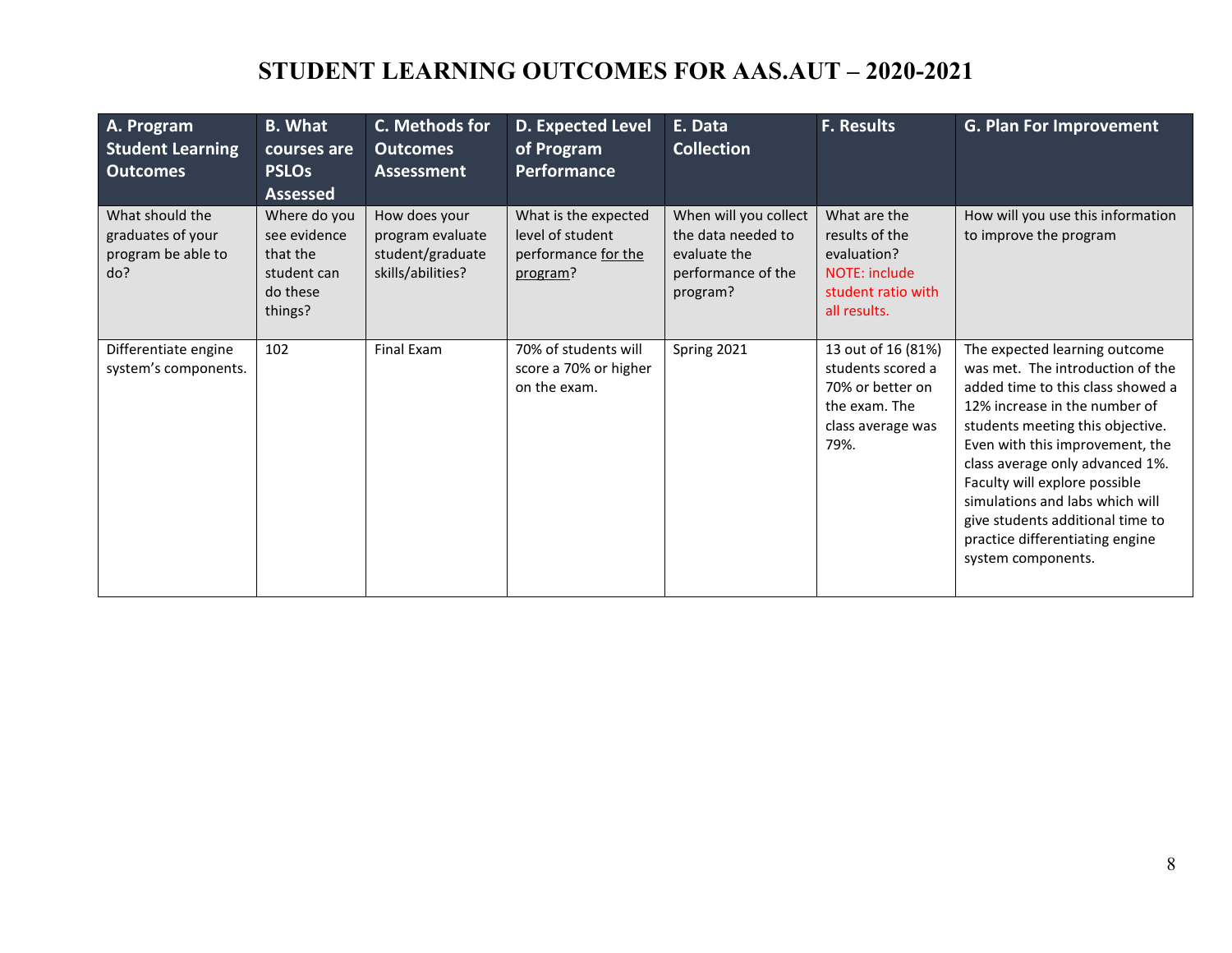#### **CONTINUOUS STUDENT IMPROVEMENT**

 **The Automotive Technology Degree program has implemented plans to improve the program and student outcomes after reviewing data from the last cycle. The faculty have reviewed learning outcomes and made adjustments as needed. Some of the lab projects will be re-sequenced to help facilitate content delivery. The faculty also discussed and decided to add a several of additional assessments to give students opportunities for remediation on the content that is most challenging for students. In AUT 131, plans are to rearrange the lab on fault finding. This modification will allow students to create faults of their own in the lab on the trainers. The purpose is to allow students to explain their individual circuit faults to the instructors and class. In AUT 102 there was improvement in the number of students meeting the benchmark from 69% to 81% between the Spring of 2020 and 2021, however, we discussed that there is still room to improve. In addition to the extra lab that was added for 2021, there are plans to add a group activity. These groups will create mini quizzes for the other groups to take.** 

 **Faculty have a better understanding of the goals of the program. Advisors are more keenly aware of helping students firm up their expectations for an individual class and the overall pursuit of objectives of the program. COVID-19 has clearly affected many categories of comparison, but as higher education recovers from the pandemic we hope to see improvements. The College's overall enrollment environment has been trending down throughout this assessment cycle.**

 **In the area of retention, advisors are being charged with approaching the students from the perspective of starting with the end in mind. Appreciative advising will help advisors guide students to better clarify their objectives and visualize their outcomes. The faculty have plans to bring alumni back into the labs to share their success in the industry with students. The purpose is to help the students visualize their own success.**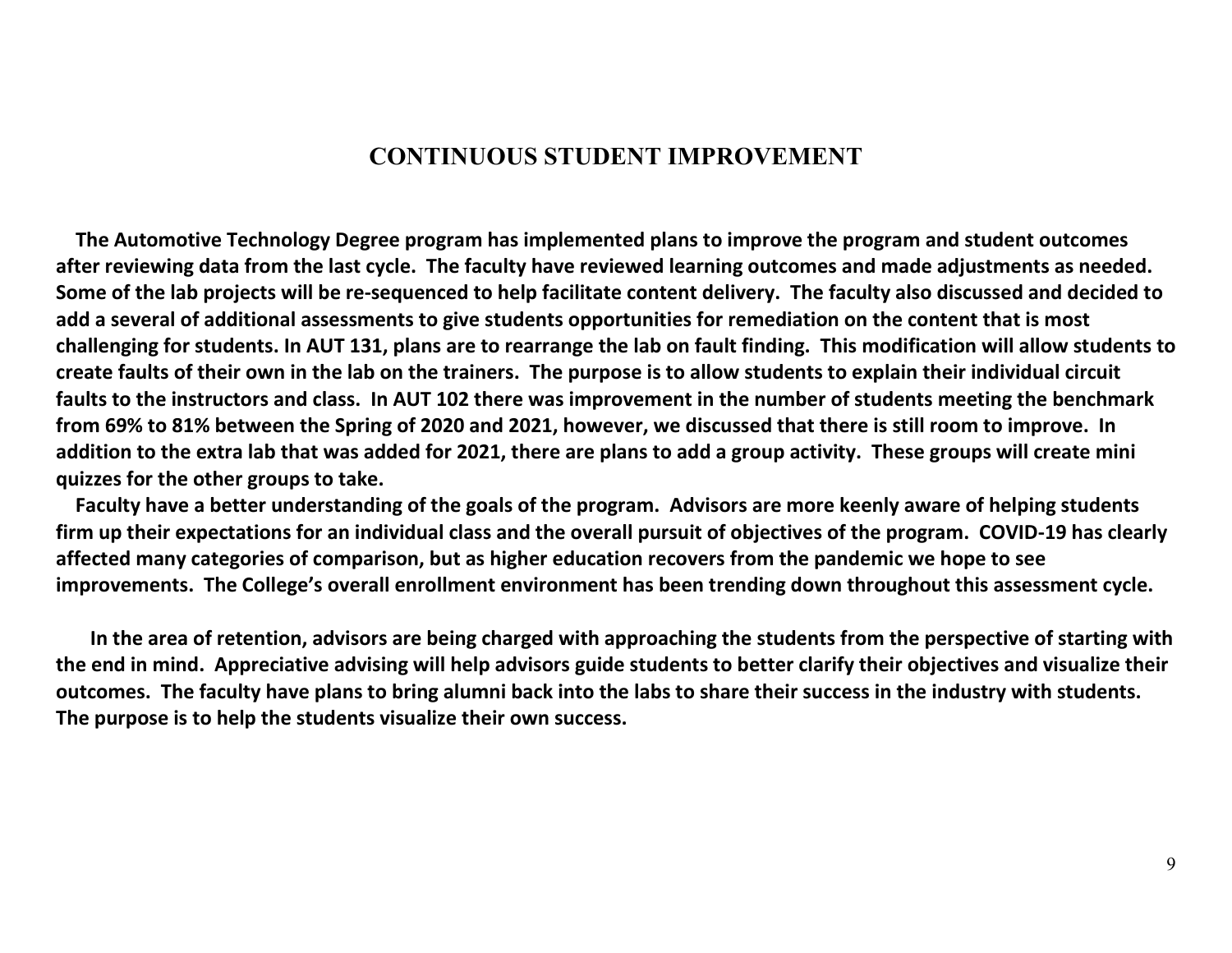#### **PROGRAM VITAL STATISCS**

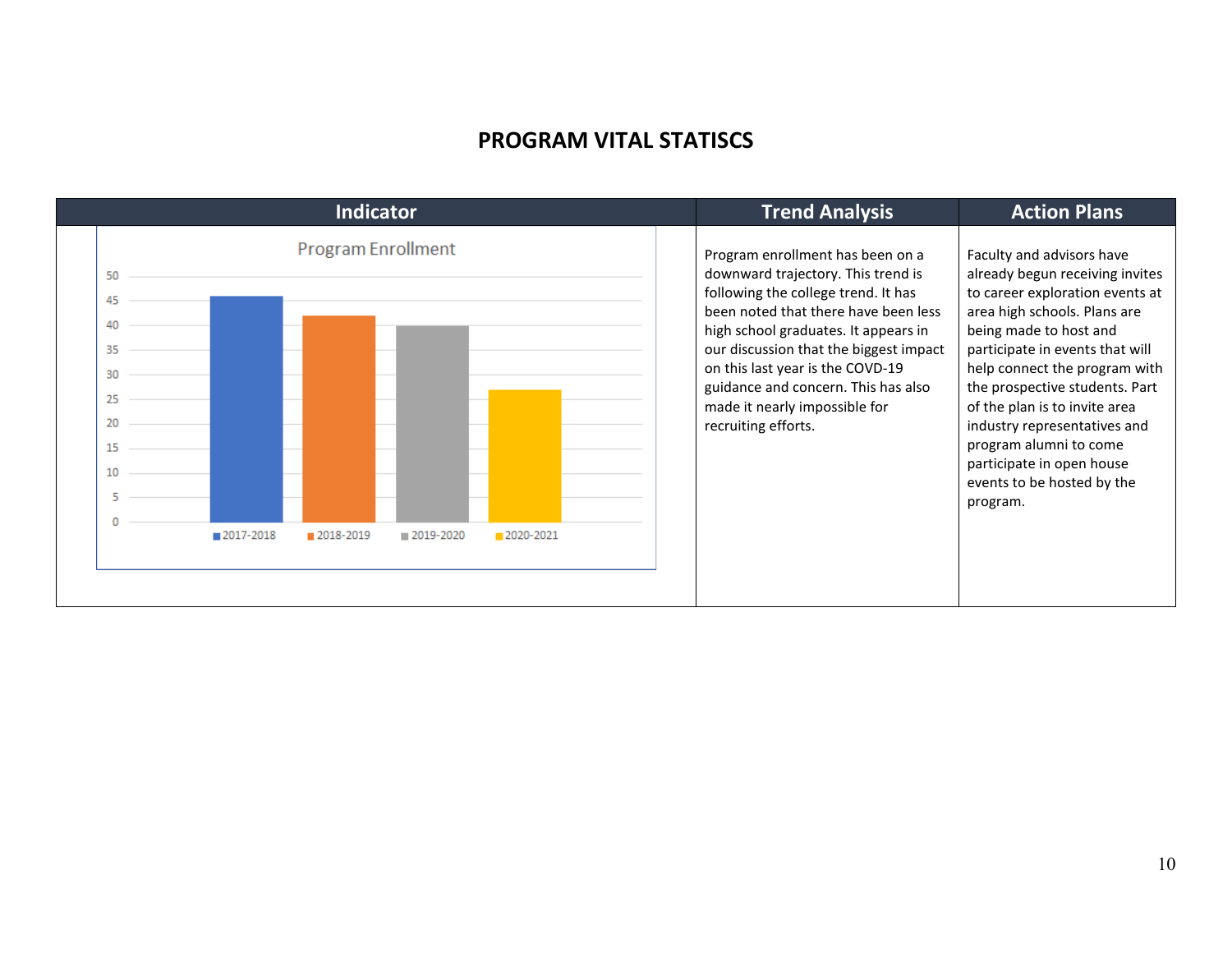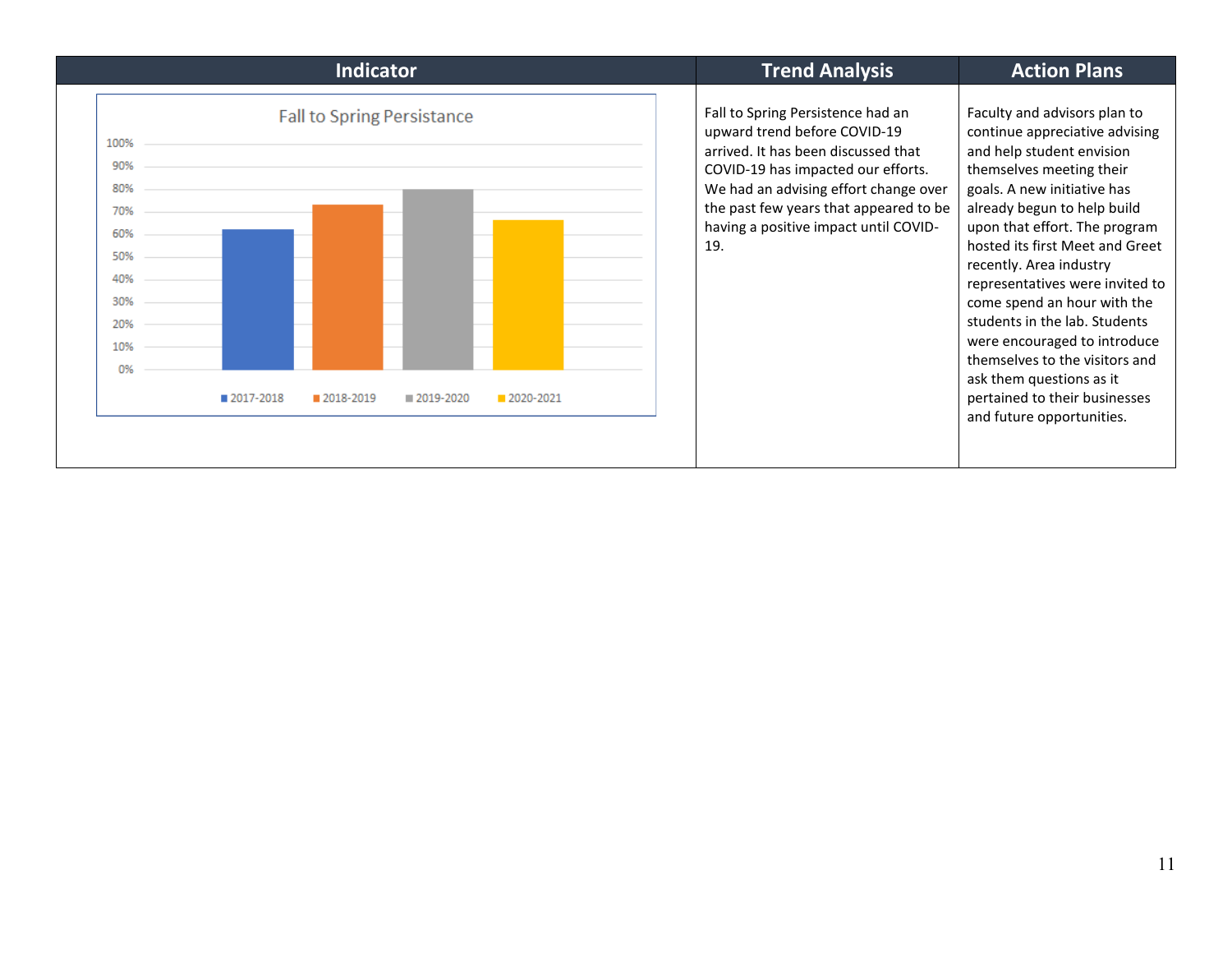| <b>Indicator</b>                                                                                                                                                                                  | <b>Trend Analysis</b>                                                                                                                                                                                                                       | <b>Action Plans</b>                                                                                                                                                                                                                                                                                                                                                        |
|---------------------------------------------------------------------------------------------------------------------------------------------------------------------------------------------------|---------------------------------------------------------------------------------------------------------------------------------------------------------------------------------------------------------------------------------------------|----------------------------------------------------------------------------------------------------------------------------------------------------------------------------------------------------------------------------------------------------------------------------------------------------------------------------------------------------------------------------|
| <b>Fall to Fall Retention</b><br>100.00%<br>90.00%<br>80.00%<br>70.00%<br>60.00%<br>50.00%<br>40.00%<br>30.00%<br>20.00%<br>10.00%<br>0.00%<br>2017-2018<br>2018-2019<br>■ 2019-2020<br>2020-2021 | Fall to Fall Retention has not shown as<br>much promise with our advising<br>efforts as hoped and in comparing to<br>the Fall to Spring Persistence. It is felt<br>that COVID-19 has more of an impact<br>on this trend for this past year. | Faculty and advisors have<br>discussed the continued need<br>of emphasizing the individual<br>student's goals and ambitions.<br>It was discussed that many<br>times, students have not fully<br>visualized themselves in their<br>chosen field. While advising<br>and conducting labs, the goal<br>of faculty is to help them<br>develop the student's goal and<br>vision. |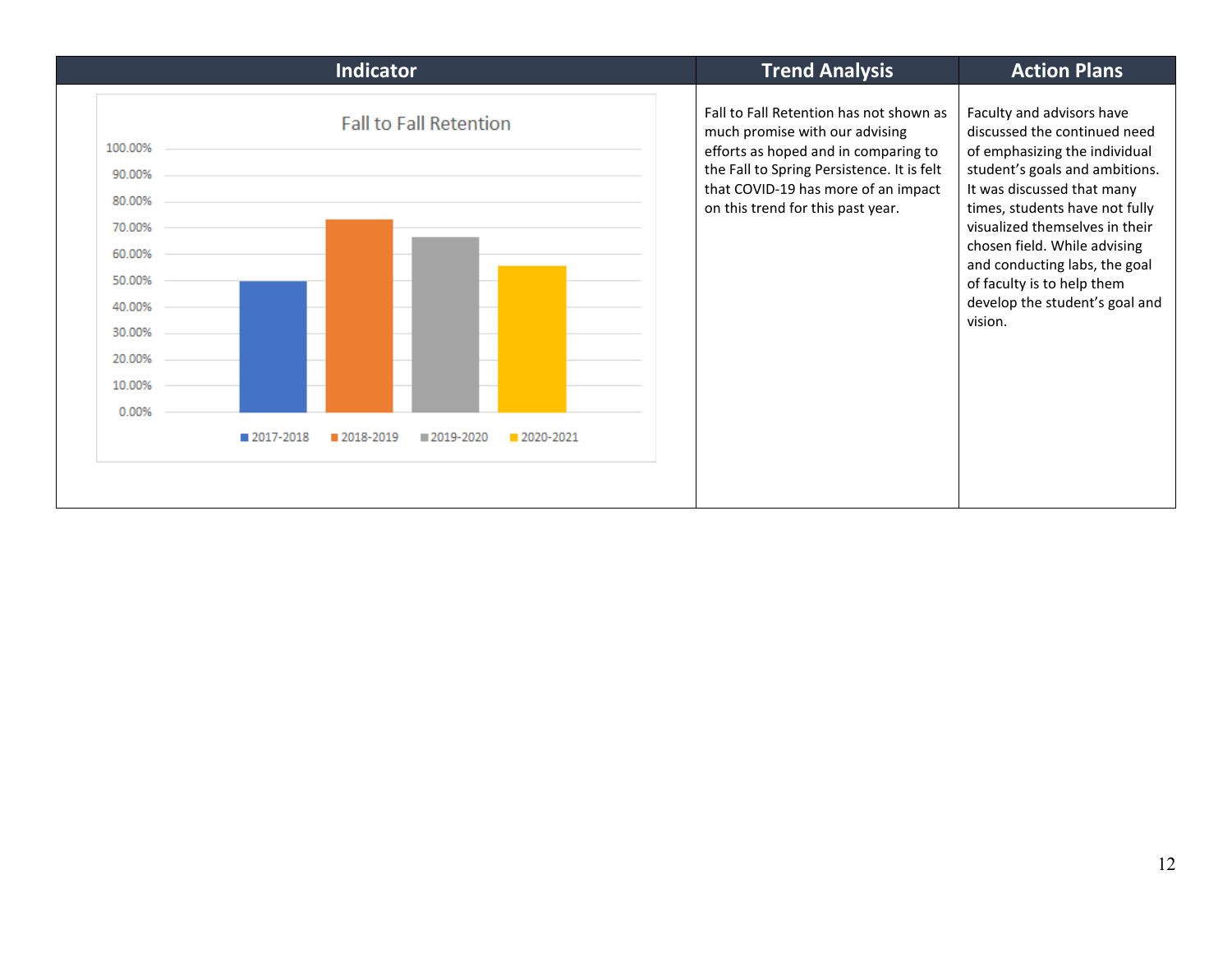